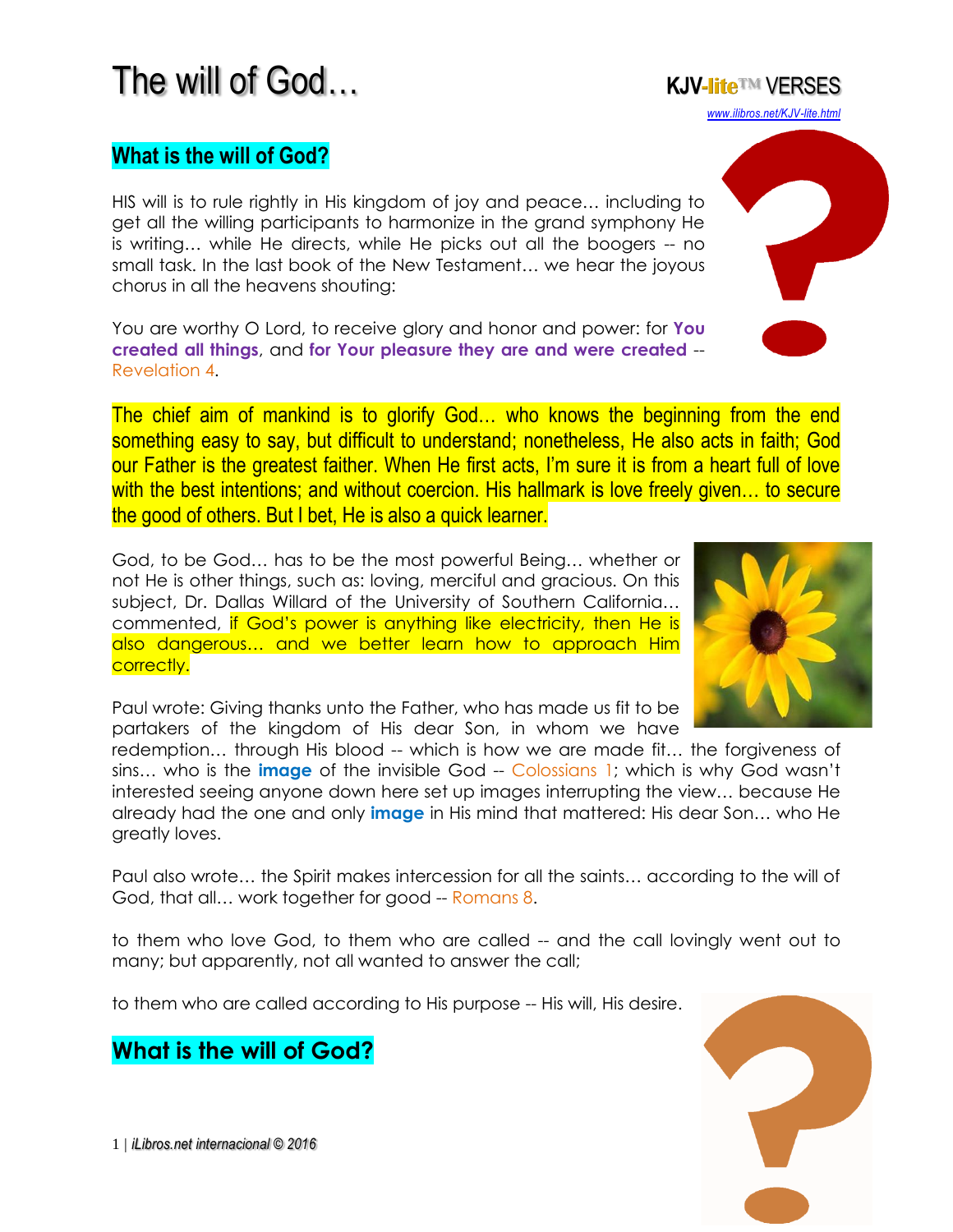### For whom He did foreknow, He did also predestinate… two words

that have been rigidly translated and have lost any workable meaning to comprehend… for the youngest being taught by the Lord Jesus. So, try this better translation:

For whom He previously planned… He also determined -- God had a plan, and it was not arbitrary, that plan had fixed boundaries; not much different than if we plan in advance... to visit Grandma on the weekend… to bring her flowers… and take her to dinner.

For whom He previously planned… He also determined -- and what did God plan and determine?

Turn to the first page of the Bible; the plan hasn't changed... though it has been modified slightly.

**What is our purpose?** What is our destiny, our destination? What, if anything was pre-planned, you know, previously determined by God?

**The LORD God said: let Us make Adam in Our image and in Our likeness** -- Genesis 1.

**That's it. That's the plan; it's not complicated, is it? That's the journey!**

**Thankfully, God lovingly keeps things simple for the children.** 

#### **Sadly, the 1st Adam messed up; but the 2nd Adam didn't**!

That is still our pre-planned destination; to walk with the LORD of love; to learn from Him, to guard His words in our hearts; to know what He knows, and to think like He thinks, in other words:

to be made in His image and likeness… something that will not be perfectly fulfilled, until we come to the perfect world; and that is not here… so keep on walking!